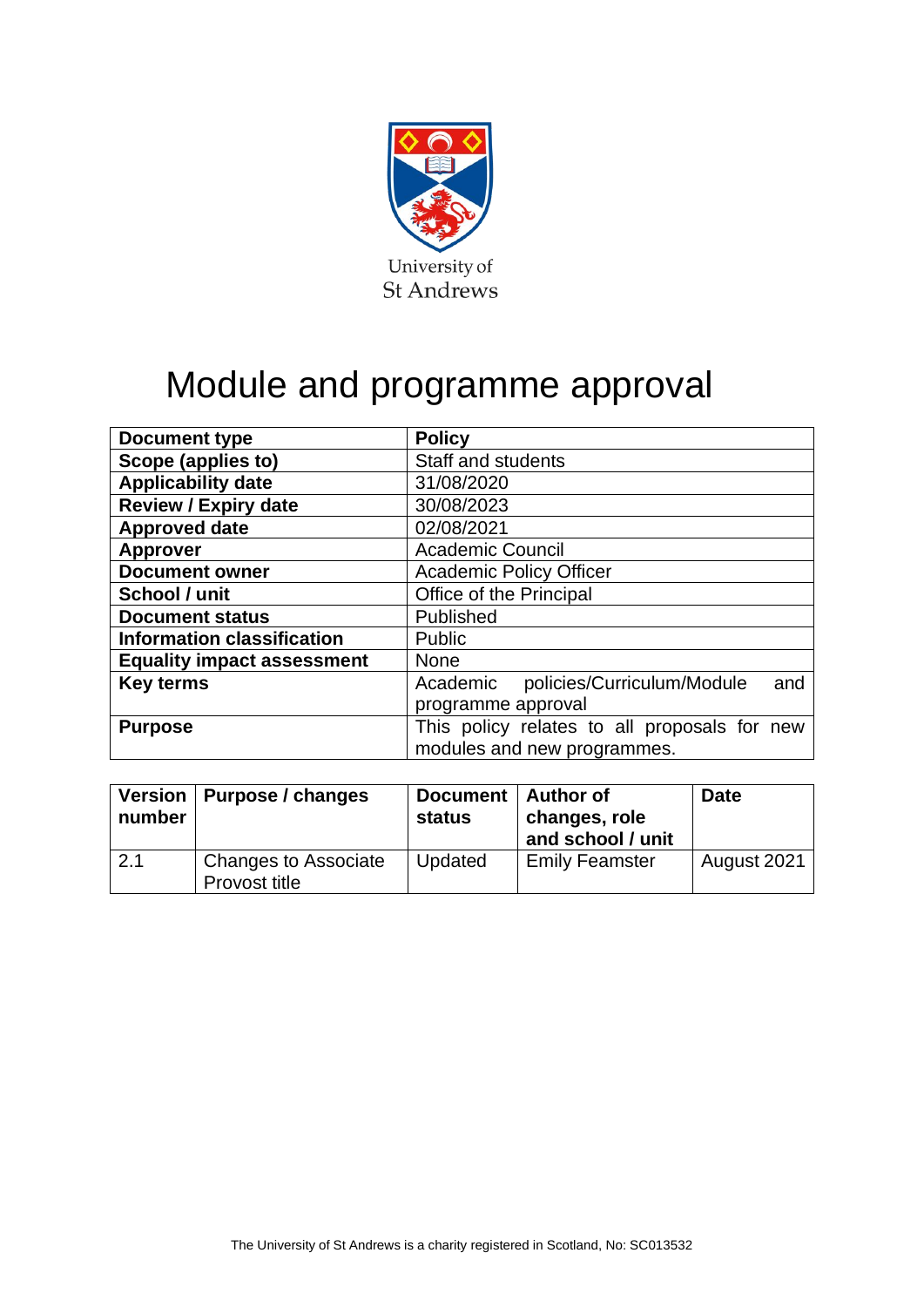#### **UNIVERSITY OF ST ANDREWS**

## **POLICY ON MODULE AND PROGRAMME APPROVAL**

#### **1. Introduction**

All proposals for new modules or new programmes must be in line with the University's overall strategy for Learning and Teaching, and with the academic plans as presented in the strategic plans of the School or Schools making the proposal.

Proposals must comply with University Regulations relating to module structures, credits, and academic levels, and to the educational strategies for supporting students' learning outcomes and professional development.

Proposals must be designed so that they meet the academic standards of the University of St Andrews, and of the UK Quality Code. They must also be in accord with the Scottish Credit and Qualifications Framework (SCQF) and/or European Qualifications Framework (EQF), with QAA subject benchmarks where they exist, and where relevant, with appropriate professional, statutory, or regulatory accreditation bodies. They should also take account of comments from External Examiners.

The proposal must take account of any identifiable impact on academic resources, administrative services, and estate or IT infrastructure. Proposers must also ensure that the validation processes are in place (e.g., External Examiners and an appropriate module board) so that the programme meets the necessary requirements for quality assurance.

## **2. Responsibilities**

## 2.1. School Teaching Committees

Responsibility for the initiation of new modules and programmes lies with the School Teaching Committees. Directors of Teaching (or Directors of Postgraduate Studies) on behalf of the School Teaching Committees are responsible for submitting module and programme proposals for consideration by the Assistant Vice-Principal (Dean of Learning & Teaching) through the Curriculum Approvals Group (CAG).

#### 2.2. Assistant Vice-Principal (Dean of Learning & Teaching)

Responsibility for considering proposals submitted by the School Teaching Committees lies with the Assistant Vice-Principal (Dean of Learning & Teaching). The Assistant Vice-Principal (Dean of Learning & Teaching) through the CAG has delegated authority to approve new modules and any significant changes to existing modules and/or programmes. Only Academic Council can authorise the approval of a new programme or withdrawal of an existing programme. The Vice-Principal (Proctor) and the Assistant Vice-Principal (Dean of Learning & Teaching) are responsible for the formulation of University policy in relation to curriculum development and provide guidance to Schools in these areas.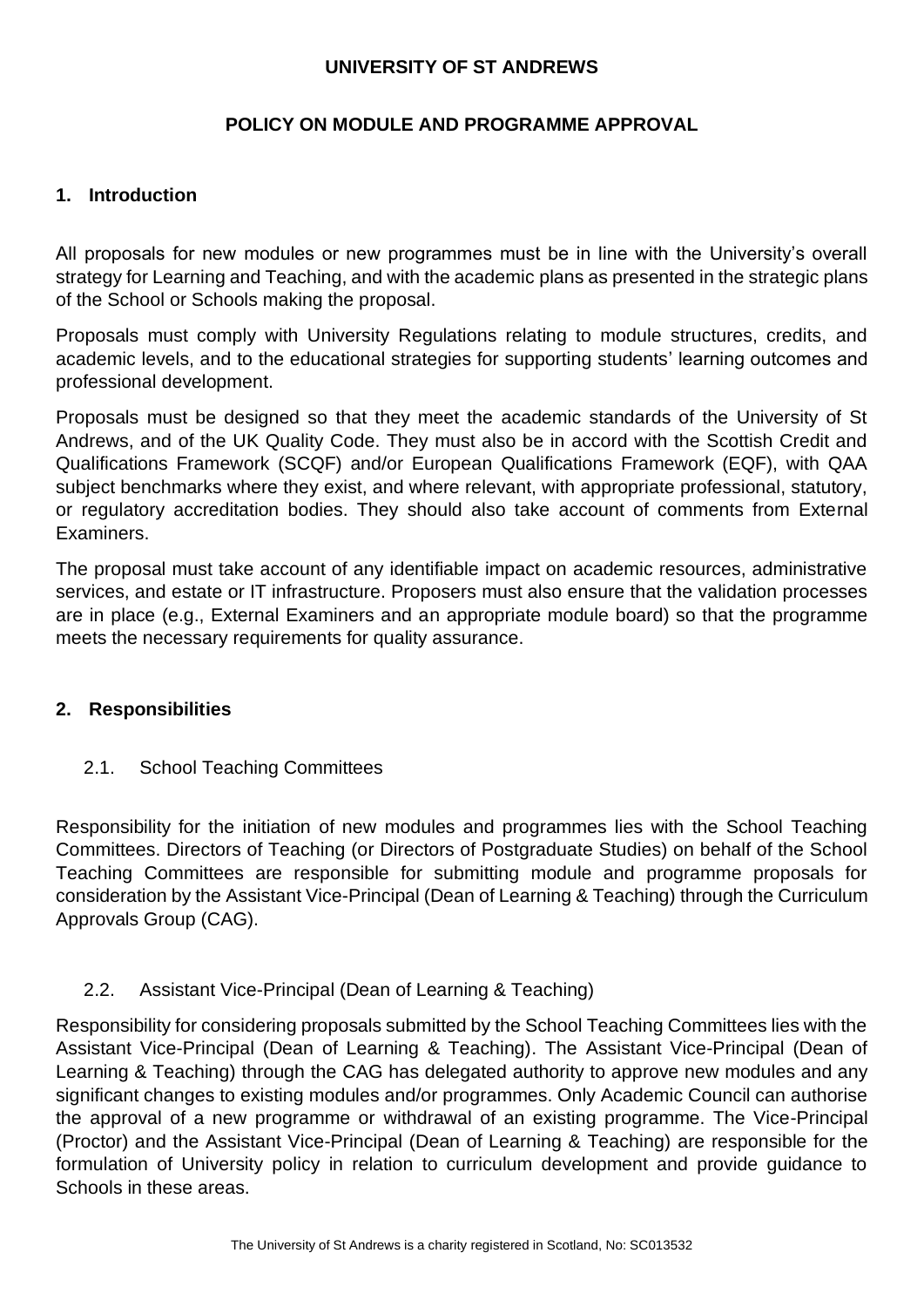## 2.3. Academic Council

Academic Council has ultimate authority for the approval of new programmes and for the withdrawal of existing programmes.

## **3. Approvals Schedule**

Proposals for new programmes and modules, and/or changes to modules and programmes, may be submitted at any time of year. For changes to become effective for the following academic year however, Schools must note the constraints in the lead-times necessary for the programme and/or module to be included in the Prospectus and Course Catalogue (for further advice on publication timescales, contact [Publications\)](mailto:publications@st-andrews.ac.uk).

As a general rule, for modules and programmes to begin in the following academic year (taking into account CPL considerations), proposals must normally be approved by the Assistant Vice-Principal (Dean of Learning & Teaching) via CAG and where appropriate, Academic Council, no later than the end of January. Optional modules that offer enhancement to a programme can exceptionally be approved by the end of May, however proposers should where possible aim to meet the end of January deadline, so that modules can be in place during the pre-advising process. Only in cases where there are exceptional grounds may proposals be considered for approval during the summer vacation (e.g. in the case of the appointment of new staff).

#### **4. Externality in Approvals Process**

External Examiners are asked to advise and comment on the development of new modules and programmes. Schools should seek the views of its External Examiners on new module and programme proposals, and also where there is a significant change to existing modules and/or programmes.

For new programmes, Schools may seek the views of an External Subject Specialist who is not a current or recent External Examiner. Comments from the External Examiner should be submitted to Curriculum Approvals Group (CAG)

#### **5. Programme Approval and Withdrawal**

5.1. Approval of New Programmes

Programme Proposals must have been tested for viability by appropriate market research, for example through Admissions, taking into account the need to meet (but not to exceed) agreed Home/EU targets and the recruitment strategy of the School and University.

Proposals must define clear and achievable programme specifications, with explicit learning outcomes described in the programme specifications. Programmes must ensure appropriate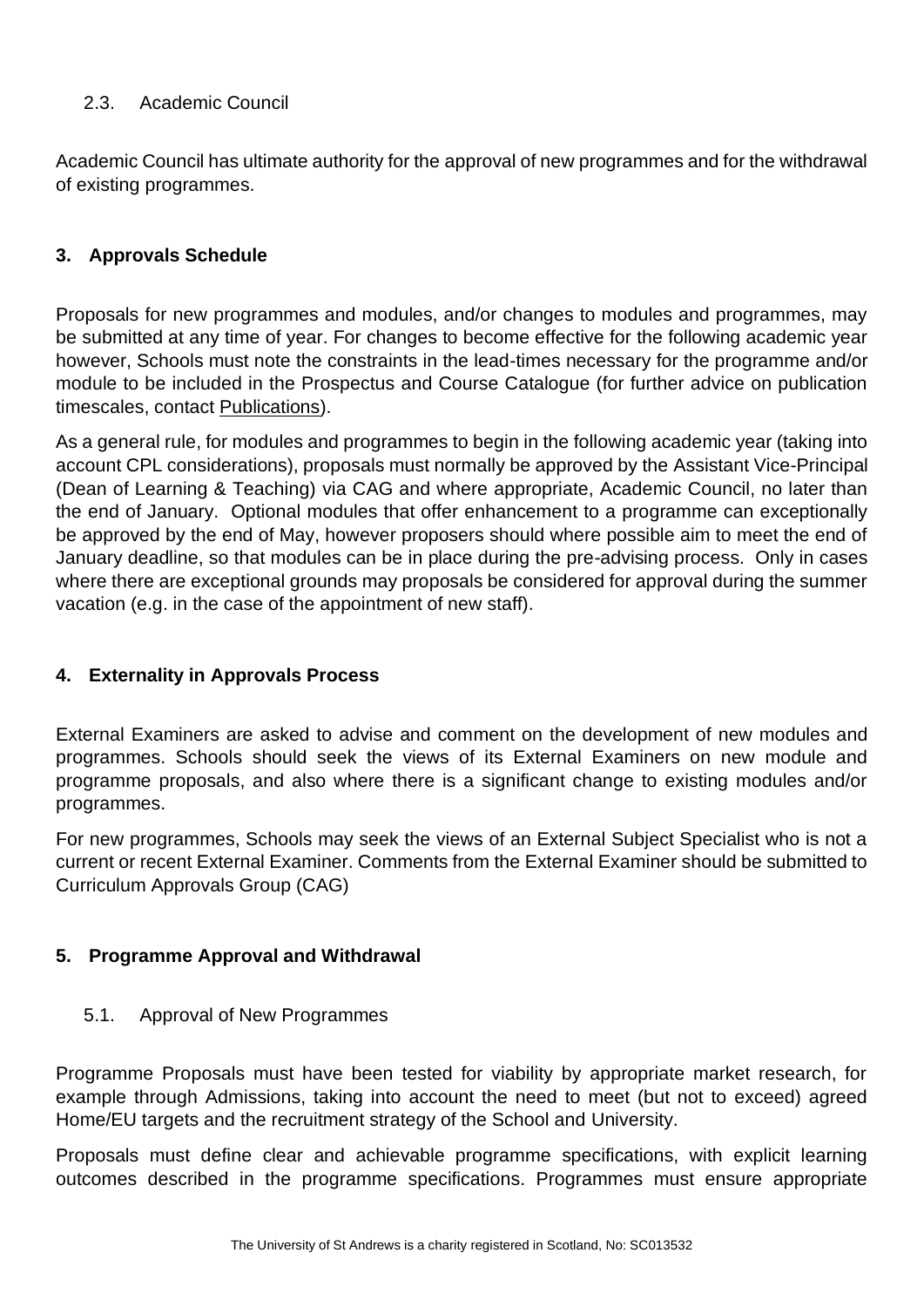progression from one level to the next and ensure that any required exit points (and qualifications) are achievable and defined.

Where a new programme proposal requires a new Degree Award, the rationale for this should be discussed during early discussions with the Proctor's and Senate Office and included in the proposal. Consideration should also be given to the extended amount of time required for the approval of new Court Ordinances for a new award, and also the approval of Senate Regulations. It should be noted that these approvals need to be in place before the start of a new programme.

For proposed programmes involving more than one School, it must be ensured that each Head of School is aware of, and has approved, the programme. Where an interdisciplinary programme involves many or all Schools this requirement may be relaxed. New programme proposal forms must be accompanied by a C-View module proposal for each new module within the new programme in the same submission to Curriculum Approvals Group.

## 5.1.1. New Programme Development

The development of a new undergraduate or postgraduate programme has wide implications across the University in terms of resources, personnel, and promotional activity. Development of all new programmes must, therefore, have received initial strategic approval normally via the annual meetings between the Principal's Office and the School prior to embarking on more detailed preparation of degree programme proposals and detailed business case documentation. Initial strategic approval does not guarantee subsequent academic approval by the CAG, nor approval of the business case.

In the case of Postgraduate Taught programmes and significantly new undergraduate programmes, initial strategic approval should then trigger further consideration by the appropriate School Teaching Committee*.*

The School Teaching Committee should ensure that the proposal for the developed programme prepared for the CAG meets the required academic standards and that the business case is well developed, founded upon solid market research, and with sufficient consultation and engagement of all the major stakeholders. Individual members of the committee should be consulted in preparation of the proposal papers where relevant.

The committee should physically meet in its entirety at least twice, once at the initial concept stage and secondly to finally agree the business proposal, the programme proposal, and where relevant, the module proposals prior to these proposal papers being submitted to the CAG and Principal's Office. The committee should ensure that there has been discussion with the following during preparation of the proposal.

- The relevant Associate Dean or Associate Provost
- Director(s) of Teaching (of all Schools contributing to the programme)  $\blacksquare$
- $\blacksquare$ Registry representative (who will relay information to relevant Registry members)
- Admissions representative (who will relay information to relevant Admissions members).  $\blacksquare$
- Proctor's Office / Senate Office  $\blacksquare$
- School(s) finance advisor  $\blacksquare$
- Library Academic Liaison Officer (Library)  $\blacksquare$
- Fees and Funding (Registry) $\blacksquare$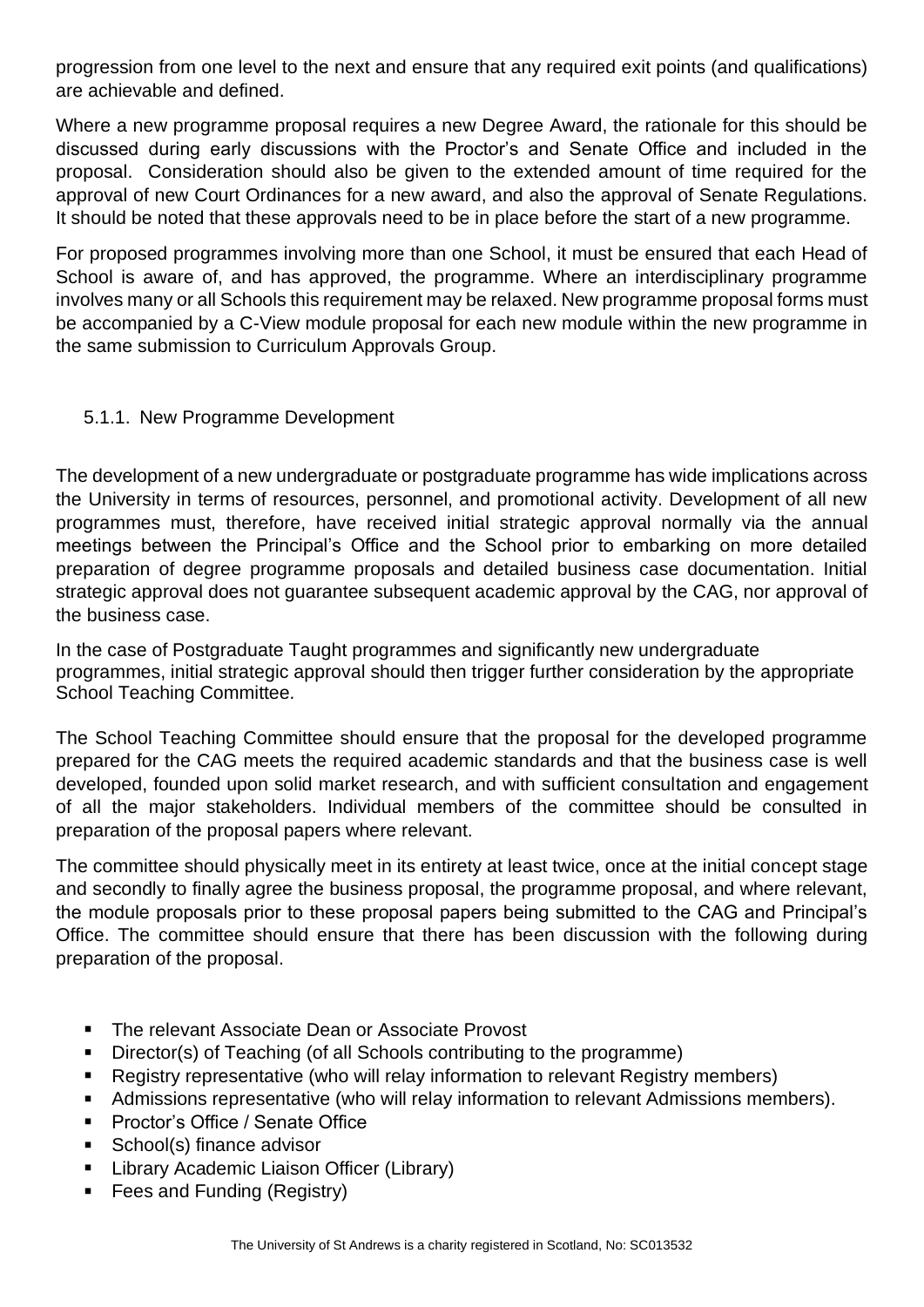- **Timetabling (Planning)**
- **Space Allocation (Estates)**
- **Special Collections (where relevant)**
- Health and Safety Office (where fieldwork or safety implications are involved)
- Global Office; where collaborations, study abroad, internships, or placements are involved)

Contact details for the areas mentioned above can be found in Appendix 1.

Consultation required prior and approval needed in writing:

- **External Examiner**
- $H$ ead of School(s)

External documents, research required, and sources to consult:

- QAA subject benchmark statements (where available)
- QAA guidance on degree structure and SCQF levels
- **QAA Characteristic Statements**
- Competitor analysis: review of similar programmes offered at competitor institutions and a review of similar programmes offered within the University of St Andrews

All New Programmes or new Distance Learning Programmes must submit two forms:

- Financial business case and accompanying financial analysis for approval by the Master
- New programme approval for approval by the Assistant Vice-Principal (Dean of Learning & Teaching) (via CAG).

Undergraduate Joint Degree programmes (combining two already functioning programmes) do not require a business case.

All documents should be sent to [curriculum@st-andrews.ac.uk](mailto:curriculum@st-andrews.ac.uk) who will forward the appropriate forms to the Master's Office and CAG for consideration.

Heads of Schools are encouraged to take advice from the Director of Admissions, and Director of Finance on the completion of the business case. The University Fees Officer should be consulted to ensure that new programmes comply with the University's tuition fee structure.

## **New Programme Development Flow Chart**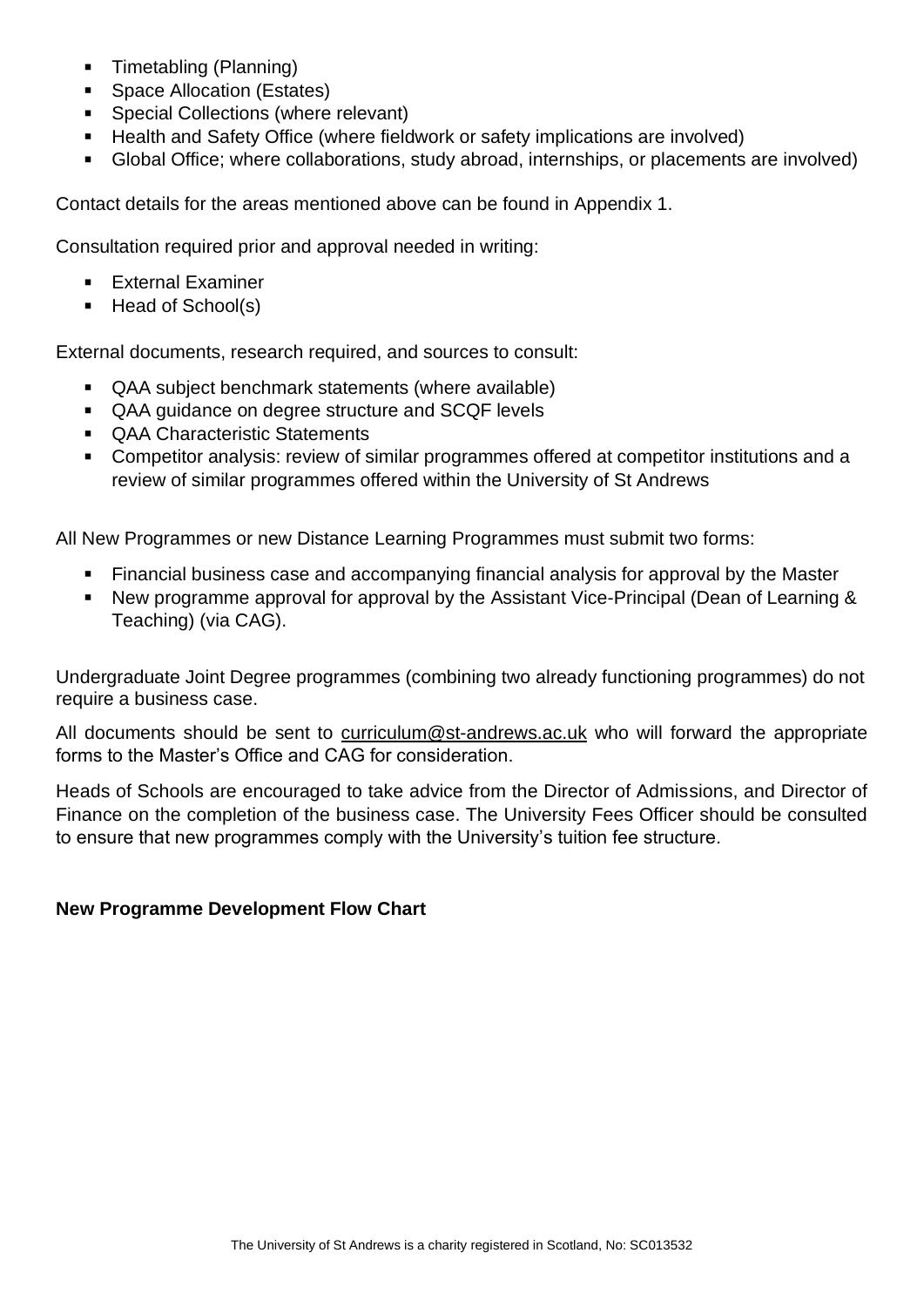

## 5.2. Amendments to Existing Programmes

When any changes are to be made to an existing degree programme, the programme amendment form must be completed and submitted to the Assistant Vice-Principal (Dean of Learning & Teaching) (via CAG).

## 5.3. Withdrawal of Programmes

On occasion, programmes may be withdrawn for strategic reasons such as lack of recruitment or because of changes in the subject discipline which render a specific programme unavailable. Withdrawal of programmes must be approved by the Assistant Vice-Principal (Dean of Learning & Teaching) and must be checked by Registry and Admissions to ensure that no student has already been matriculated or accepted a place into that programme for the forthcoming academic year. In normal circumstances, a programme must be supported for every student who has matriculated or accepted a place into that programme.

Only in the most unusual circumstances may a programme on which students have already been matriculated be withdrawn. Similarly, in exceptional circumstances, a programme may be withdrawn to which students have been admitted, but who have not yet matriculated. In these circumstances, the student(s) must be informed, and the Assistant Vice-Principal (Dean of Learning & Teaching), Head of School, and Admissions must resolve the situation.

No programme to which students have been admitted or on which they have been matriculated, may be withdrawn until the University's obligations to those students have been reasonably and fairly fulfilled.

## 5.4. Distance Learning Programmes

Distance learning poses particular challenges with respect to programme administration, student satisfaction, risk management, and programme reputation. Before undertaking any significant development work, staff should consult with the Assistant Vice-Principal (Dean of Learning & Teaching) and their Head of School as to how the proposed programme would integrate with the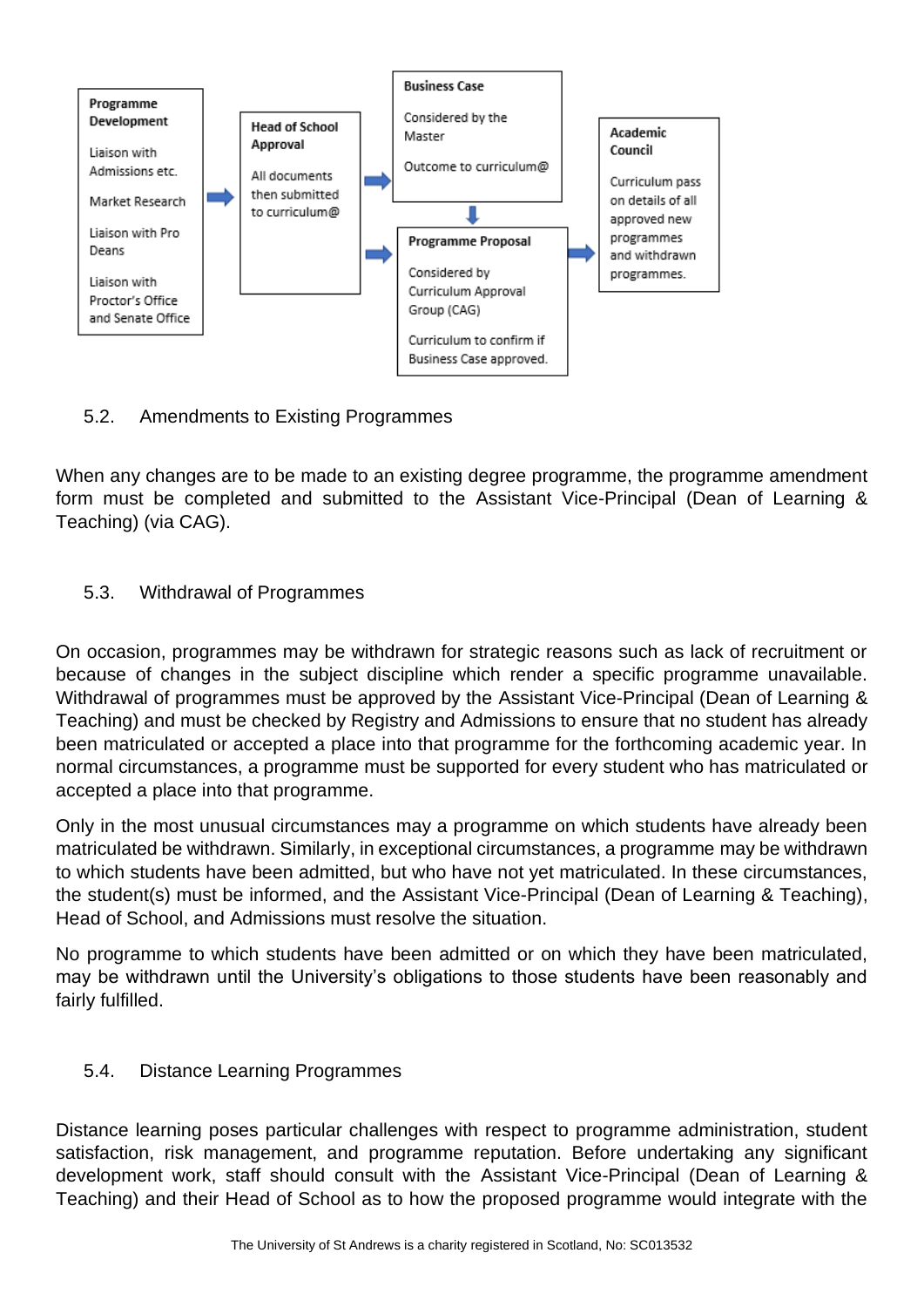University and School strategic plans. The University will carefully consider the potential benefits and challenges before introducing new distance learning programmes.

## 5.5. Collaborative Provision

Where the new programme involves study abroad placements or collaboration with one or more external partners, Schools must first consult with the Global Office and follow the appropriate proposal and approval process. Further information on the proposal and approval process for collaborative programmes can be found within the [Collaborative provision policy.](https://www.st-andrews.ac.uk/policy/academic-policies-curriculum-collaborative-provision-of-ug-and-pg-programmes/collaborative-provision-of-ug-and-pg-programmes.pdf) Flow charts illustrating the proposal and approval process for each type of collaborative provision are available on the Global Office's pages.

## **6. Module Approval, Amendment and Withdrawal**

New module proposals should be submitted through C-View, accompanied by external examiner approval.

When any changes are to be made to an existing module, please refer to the Module Amendment Categories document located on the [Module and programme approval](https://www.st-andrews.ac.uk/staff/teaching/curriculum/approval/) pages, and where required submit the module amendment through C-View.

If the proposed new module is intended to replace an existing module, please also complete a module withdrawal. In addition, if a change to programme requirements is needed, please submit a programme amendment.

## **7. Module and Programme Structure (Taught Postgraduate)**

All new full-time residential taught postgraduate programmes will be constructed of equally weighted 60 credit semesters. Each of the taught semesters will deliver 60 taught credits constructed from either all 15 or all 30 credit modules, or a combination of 15 and 30 credit modules. The final element is the 60-credit final dissertation or project module. Changes to the credit structure of existing programmes is not required, however the assumption is that such amendments will be put in place where Schools identify opportunities and benefits to changing existing 10, 20, and 40 credit modules to either 15 or 30 credit modules.

Application of this programme structure enables:

- Innovation of new interdisciplinary programmes enabling new programme designers to 'tile' modules together to build new programmes from modules offered in different Schools.
- Students to select relevant modules from other Schools, where permissible in their programme, and easily incorporate them into their programme of study.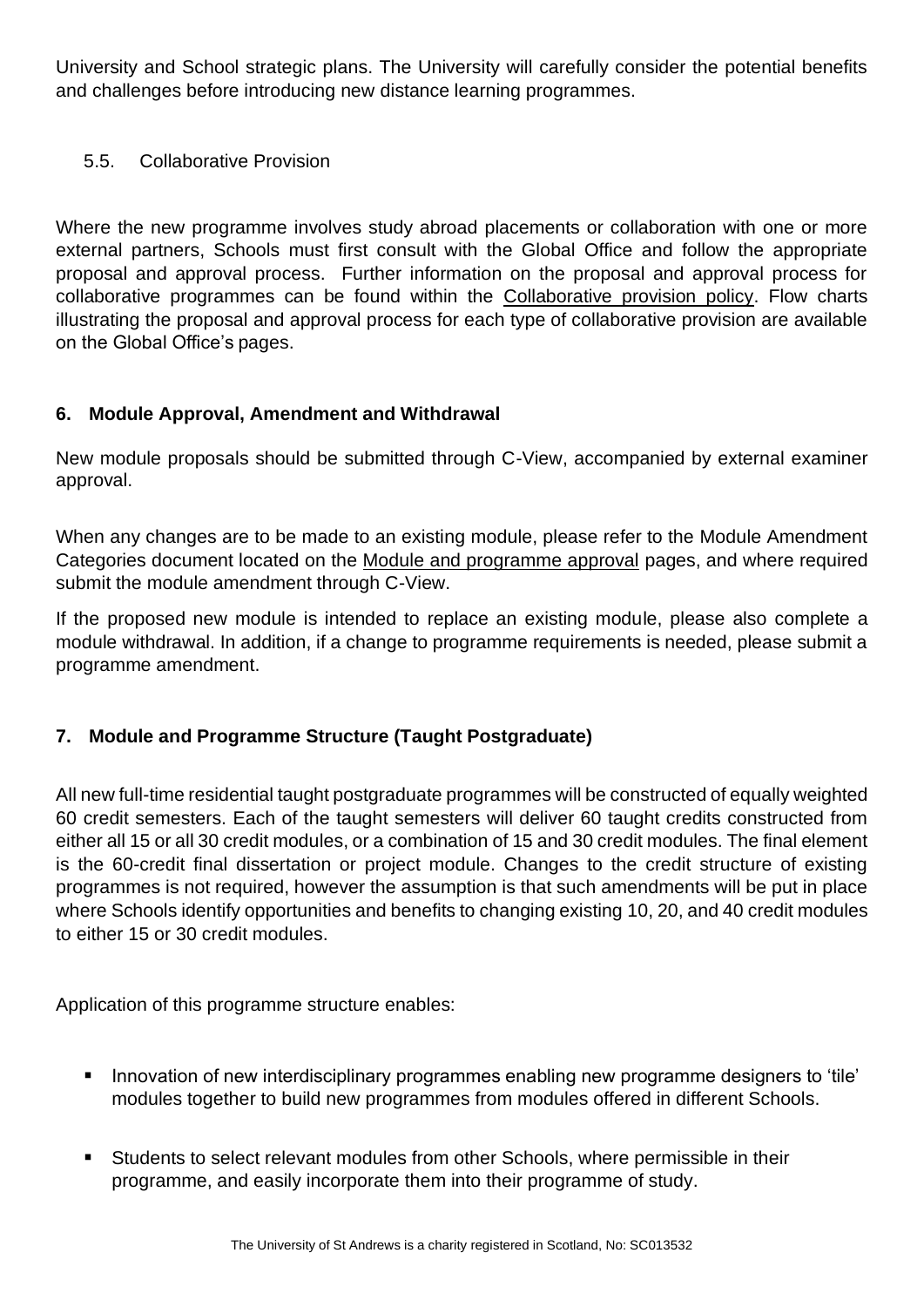- Students to exit with a Postgraduate Certificate 60 credits at the end of Semester 1 or a Postgraduate Diploma 120 credits at the end of Semester 2 should personal circumstances prevent continued study.
- Students to receive feedback on 60 credits of modules at the end of first semester with time  $\blacksquare$ to respond appropriately in second semester.

#### **Appendix 1**

| Area                      | Contact                                                   | <b>Contact E-mail</b>                   |  |  |  |
|---------------------------|-----------------------------------------------------------|-----------------------------------------|--|--|--|
| The Relevant<br>Associate | Associate<br>Dean                                         | assocdeansci-curr@st-andrews.ac.uk      |  |  |  |
| Dean/Provost              | Curriculum                                                |                                         |  |  |  |
|                           | (Science)                                                 |                                         |  |  |  |
|                           | Associate<br>Dean<br>Curriculum<br>(Arts and<br>Divinity) | assocdeanarts-curr@st-andrews.ac.uk     |  |  |  |
|                           | Associate<br>Provost<br>Education                         | assocprovost-education@st-andrews.ac.uk |  |  |  |
| Director(s) of            | <b>Art History</b>                                        | arthistdot@st-andrews.ac.uk             |  |  |  |
| Teaching                  | <b>Biology</b>                                            | biodot@st-andrews.ac.uk                 |  |  |  |
|                           | Chemistry                                                 | chem-dot@st-andrews.ac.uk               |  |  |  |
|                           | <b>Classics</b>                                           | classicsdot@st-andrews.ac.uk            |  |  |  |
|                           | Computer<br>Science                                       | dot-cs@st-andrews.ac.uk                 |  |  |  |
|                           | <b>Divinity</b>                                           | divdot@st-andrews.ac.uk                 |  |  |  |
|                           | Earth and<br>Environmental                                | dot-earthsci@st-andrews.ac.uk           |  |  |  |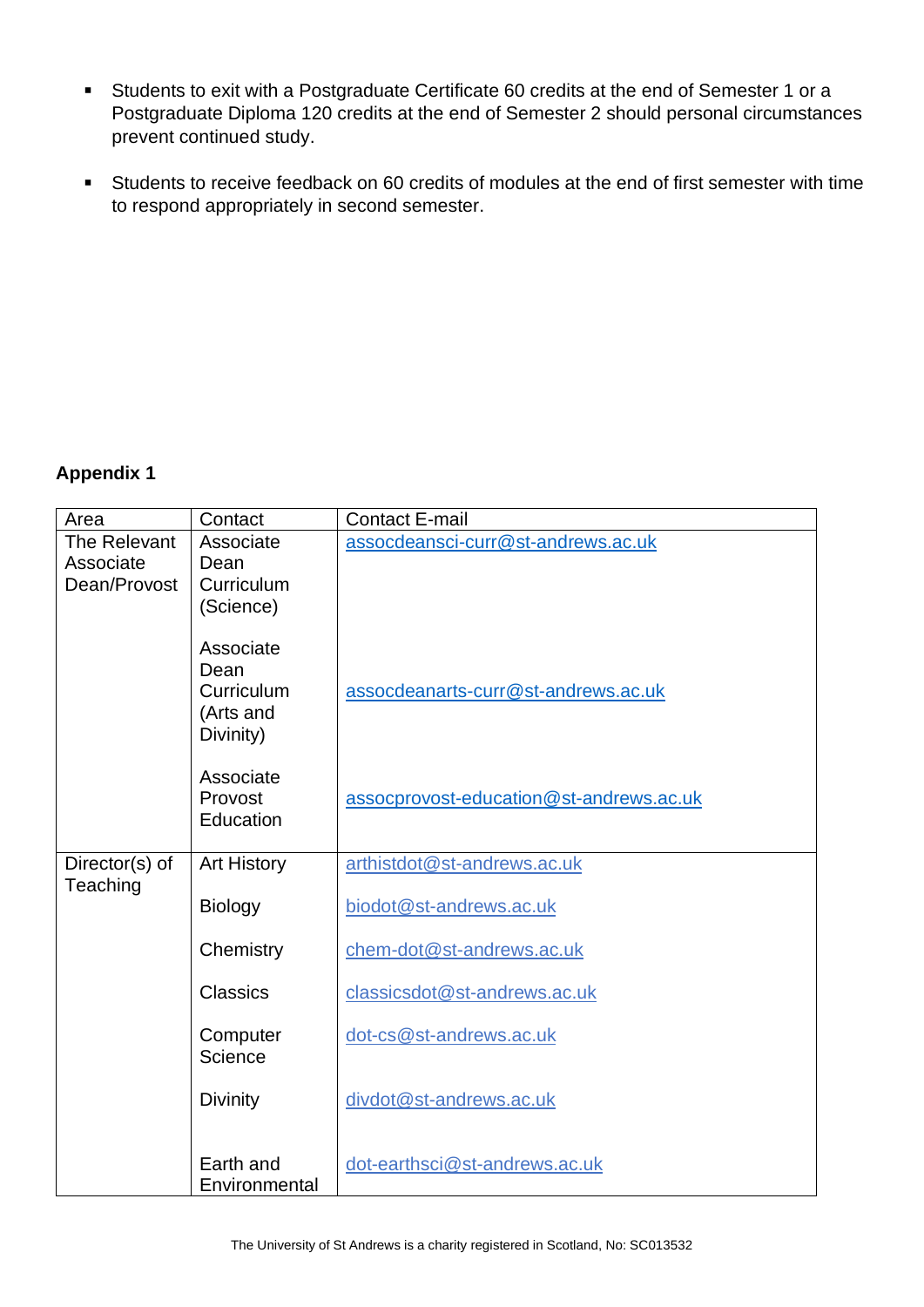| <b>Sciences</b>                                               |                             |
|---------------------------------------------------------------|-----------------------------|
| Economics and<br>Finance                                      | econdot@st-andrews.ac.uk    |
| English                                                       | engdot@st-andrews.ac.uk     |
| <b>Film Studies</b>                                           | filmdot@st-andrews.ac.uk    |
| Geography and<br>Sustainable<br>Development                   | ggdot@st-andrews.ac.uk      |
| Graduate<br>School for<br>Interdisciplinary<br><b>Studies</b> | depdirgs@st-andrews.ac.uk   |
| <b>History</b>                                                | histdot@st-andrews.ac.uk    |
| International<br>Education<br>Institute                       | ie-dot@st-andrews.ac.uk     |
| International<br><b>Relations</b>                             | irdot@st-andrews.ac.uk      |
| Management                                                    | mgmtdot@st-andrews.ac.uk    |
| <b>Mathematics</b><br>and Statistics                          | maths-dot@st-andrews.ac.uk  |
| Medicine                                                      | medicaldot@st-andrews.ac.uk |
| Modern<br>Languages                                           | langsdot@st-andrews.ac.uk   |
| <b>Music</b>                                                  | mcjf@st-andrews.ac.uk       |
| Philosophy                                                    | phildot@st-andrews.ac.uk    |
| Physics and<br>Astronomy                                      | physdot@st-andrews.ac.uk    |
| Psychology<br>and<br>Neuroscience                             | psydot@st-andrews.ac.uk     |
| Social                                                        | socanthdot@st-andrews.ac.uk |
| Anthropology                                                  |                             |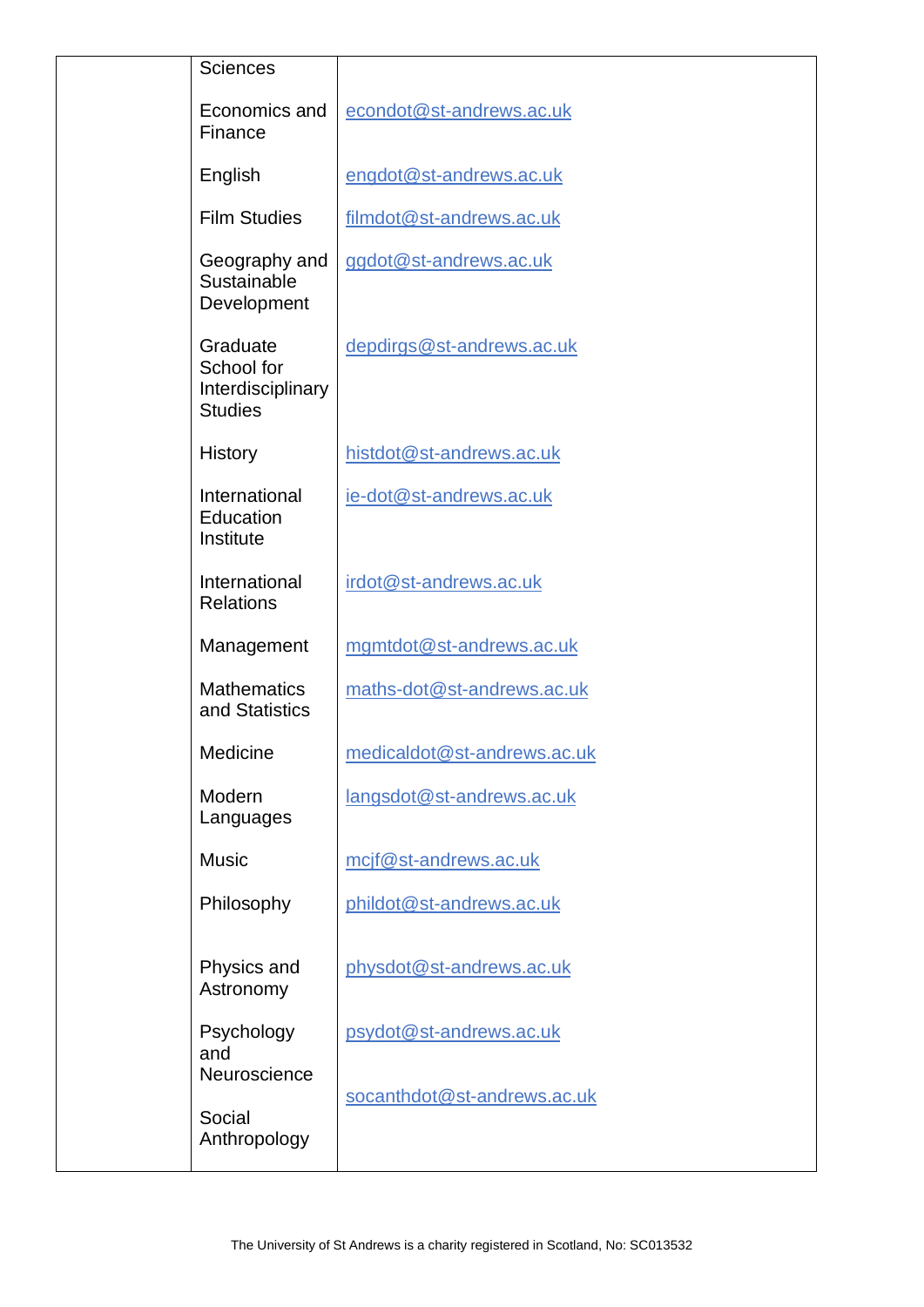| Registry<br>representative                                 | Curriculum<br>Officer                                        | curriculum@st-andrews.ac.uk                                              |
|------------------------------------------------------------|--------------------------------------------------------------|--------------------------------------------------------------------------|
| Admissions<br>representative                               | Assistant<br><b>Director</b><br>Recruitment<br>and Marketing | cfc@st-andrews.ac.uk                                                     |
| Proctor's<br>Office<br><b>Senate Office</b>                | Proctor's Office<br>Court and<br><b>Senate Office</b>        | proctor@st-andrews.ac.uk<br>Senate@st-andrews.ac.uk                      |
| School(s)<br>finance<br>advisor                            | <b>Finance Advice</b><br>and Support<br>Teams                | https://www.st-<br>andrews.ac.uk/finance/financialadviceandsupportteams/ |
| Library<br>Academic<br><b>Liaison Officer</b><br>(Library) | Academic<br><b>Liaison Team</b>                              | https://www.st-<br>andrews.ac.uk/library/contact/academicliaison/        |
| Fees and<br>Funding<br>(Registry)                          | Fees                                                         | fees@st-andrews.ac.uk                                                    |
| Timetabling<br>(Planning)                                  | Timetabling<br>Co-ordinator                                  | timetabling@st-andrews.ac.uk                                             |
| Space<br>Allocation<br>(Estates)                           | <b>Estates</b>                                               | estates@st-andrews.ac.uk                                                 |
| Special<br>Collections<br>(where<br>relevant)              | Special<br>Collections                                       | speccoll@st-andrews.ac.uk                                                |
| Health and<br><b>Safety Office</b>                         | Environmental<br>Health and<br><b>Safety Services</b>        | ehss@st-andrews.ac.uk                                                    |
| <b>Global Office</b>                                       | <b>Global Office</b>                                         | globaloffice@st-andrews.ac.uk                                            |

|        | Version   Purpose / changes | Document   Author of |                   | Date |
|--------|-----------------------------|----------------------|-------------------|------|
| number |                             | status               | changes, role and |      |
|        |                             |                      | school / unit     |      |